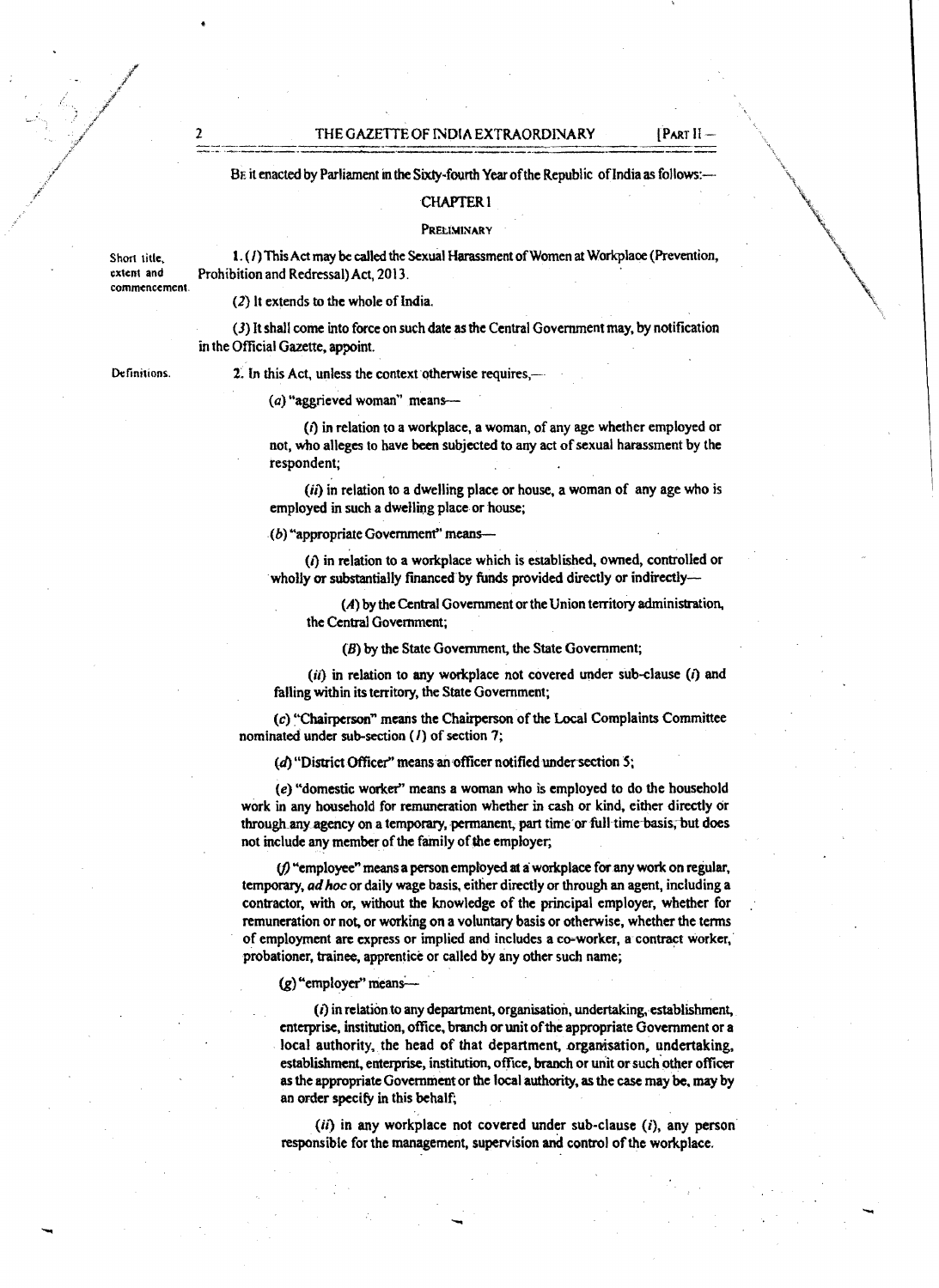Explanation.--For the purposes of this sub-clause "management" includes the person or board or committee responsible for fonnulation and administration of polices for such organisation;

- -

(iii) in relation to workplace covered under sub-clauses *(t)* and *(it),* the person discharging contractual obligations with respect to his or her employees;

 $(v)$  in relation to a dwelling place or house, a person or a household who employs or benefits from the employment of domestic worker, irrespective of the number, time period or type of such worker employed, or the nature of the employment or activities performed by the domestic worker,

(h) "Internal Committee" means an Internal Complaints Committee constituted under section 4;

*(t)* "Local Committee" means the Local Complaints Committee constituted under section 6;

(i) "Member" means a Member of the Internal Committee or the Local Committee, as the case may be;

(k) "prescribed" means prescribed by rules made under this Act;

 $(1)$  "Presiding Officer" means the Presiding Officer of the Internal Complaints Committee nominated under sub-section  $(2)$  of section 4;

 $(m)$  "respondent" means a person against whom the aggrieved woman has made a complaint under section 9;

 $(n)$  "sexual harassment" includes any one or more of the following unwelcome acts or behaviour (whether directly or by implication) namely:-

(i) physical contact and advances; or

(ii) a demand or request for sexual favours; or

(iii) making sexually coloured remarks; or

 $(iv)$  showing pornography; or

 $(v)$  any other unwelcome physical, verbal or non-verbal conduct of sexual nature;

(0) "workplace'" includes

 $(i)$  any department, organisation, undertaking, establishment, enterprise, institution, office, branch or unit which is established, owned, controlled or wholly or substantially finariced by funds provided directly or indirectly by the appropriate Government or the local authority or a Government company or a corporation or a co-operative society;

(ii) any private sector organisation or a private venture, undertaking, enterprise, institution, establishment, society, trust, non-governmental organisation, unit or service provider carrying on commercial, professional, vocational, educational, entertainmental, industrial, health services or financial activities including production, supply, sale, distribution or service;

(iii) hospitals or nursing homes;

 $(iv)$  any sports institute, stadium, sports complex or competition or games venue, whether residential or not used for training, sports or other activities relating thereto;

 $(v)$  any place visited by the employee arising out of or during the course of employment including transportation provided by the employer for undertaking such journey;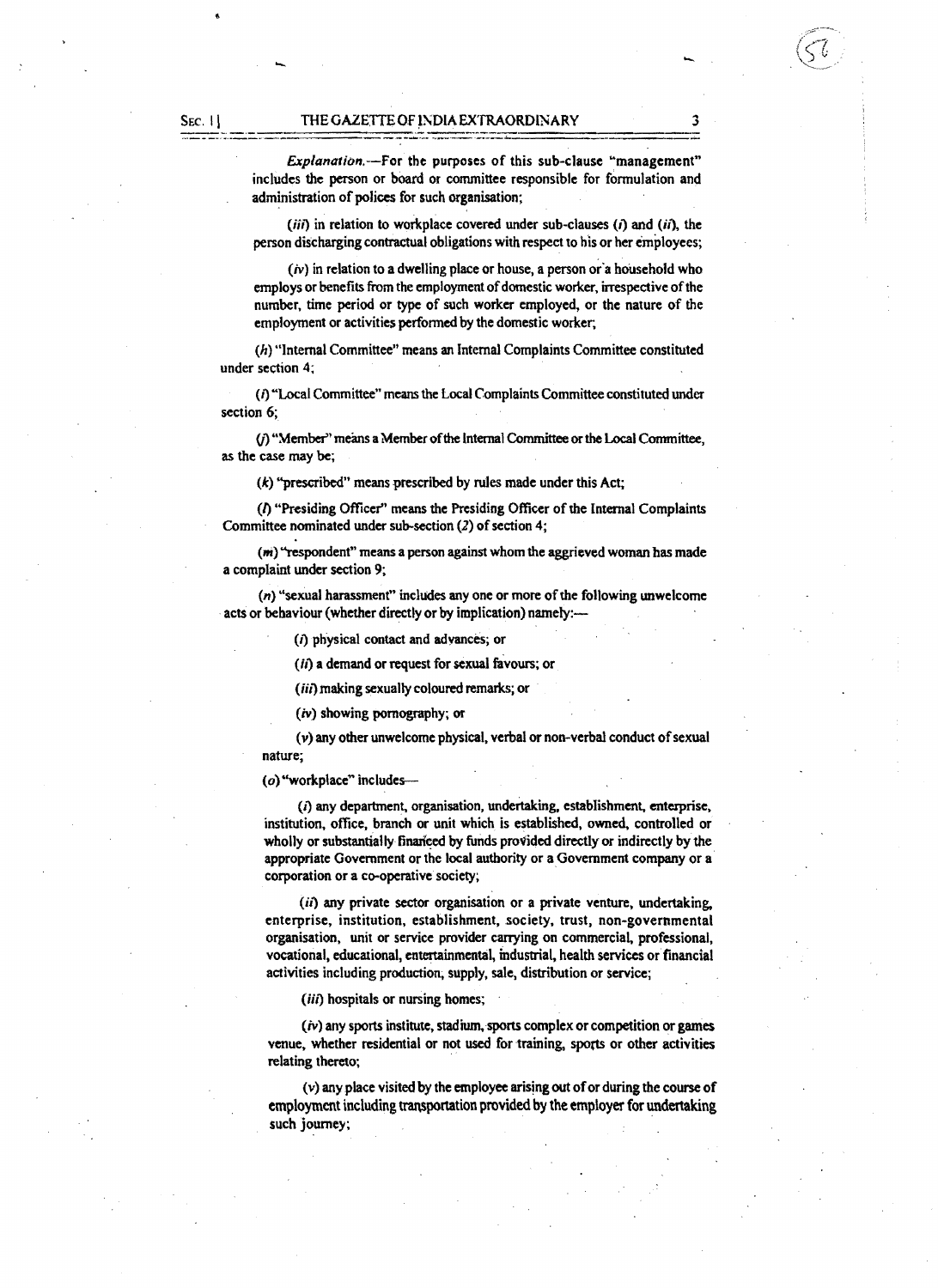#### THE GAZETTE OF INDIA EXTRAORDINARY [PART II--

-

#### *(VI)* a dwelling place or a house;

 $(p)$  "unorganised sector" in relation to a workplace means an enterprise owned by individuals or self-employed workers and engaged in the production or sale of goods or providing service of any kind whatsoever, and where the enterprise employs workers, the number of such workers is less than ten.

Prevention of sexual harassment.

3.  $(I)$  No woman shall be subjected to sexual harassment at any workplace.

(2) The following circumstances, among other circumstances, if it occurs or is persent in relation to or connected with any act or behaviour of sexual harassment may amount to sexual harassment:

 $(i)$  implied or explicit promise of preferential treatment in her employment; or

(ii) implied or explicit threat of detrimental treatment in her employment; or

(iii) implied or explicit threat about her present or future employment status; or

 $(iv)$  interference with her work or creating an intimidating or offensive or hostile work environment for her; or

(v) humiliating treatment likely to affect her health or safety.

#### CHAPTER II

#### CONSTITUTION OF INTERNAL COMPLAINTS COMMITTEE

Constitution of Internal Complaints Committee.

4. (1) Every employer of a workplace shall, by an order in writing, constitute a Committee to be known as the "Internal Complaints Committee":

Provided that where the offices or administrative units of the workplace are located at different places or divisional or sub-divisional level, the Internal Committee shall be constituted at all administrative units or offices.

(2) The Internal Committee shall consist ofthe following members to be nominated by the employer. namely:

 $(a)$  a Presiding Officer who shall be a woman employed at a senior level at workplace from amongst the employees:

Provided that in case a senior level woman employee is not available, the Presiding Officer shall be nominated from other offices or administrative units of the workplace referred to in sub-section *(I):* 

Provided further that in case the other offices or administrative units of the workplace do not have a senior level woman employee, the Presiding Officer shall be nominated from any other workplace of the same employer or other department or organisation;

(b) not less than two Members from amongst employees preferably committed to the cause of women or who have bad experience in social work or have legal knowledge;

(c) one member from amongst non-govemmentaJ organisations or associations committed to the cause ofwomen or a person familiar with the issues relating to sexual harassment:

Provided that at least one-half of the total Members so nominated shall be women.

(3) The Presiding Officer and every Member of the Internal Committee shall hold office for such period, not exceeding three years, from the date of their nomination as may be specified by the employer.

 $(4)$  The Member appointed from amongst the non-governmental organisations or associations shall be paid such fees or allowances for holding the proceedings ofthe Internal Committee. by the employer, as may be prescribed.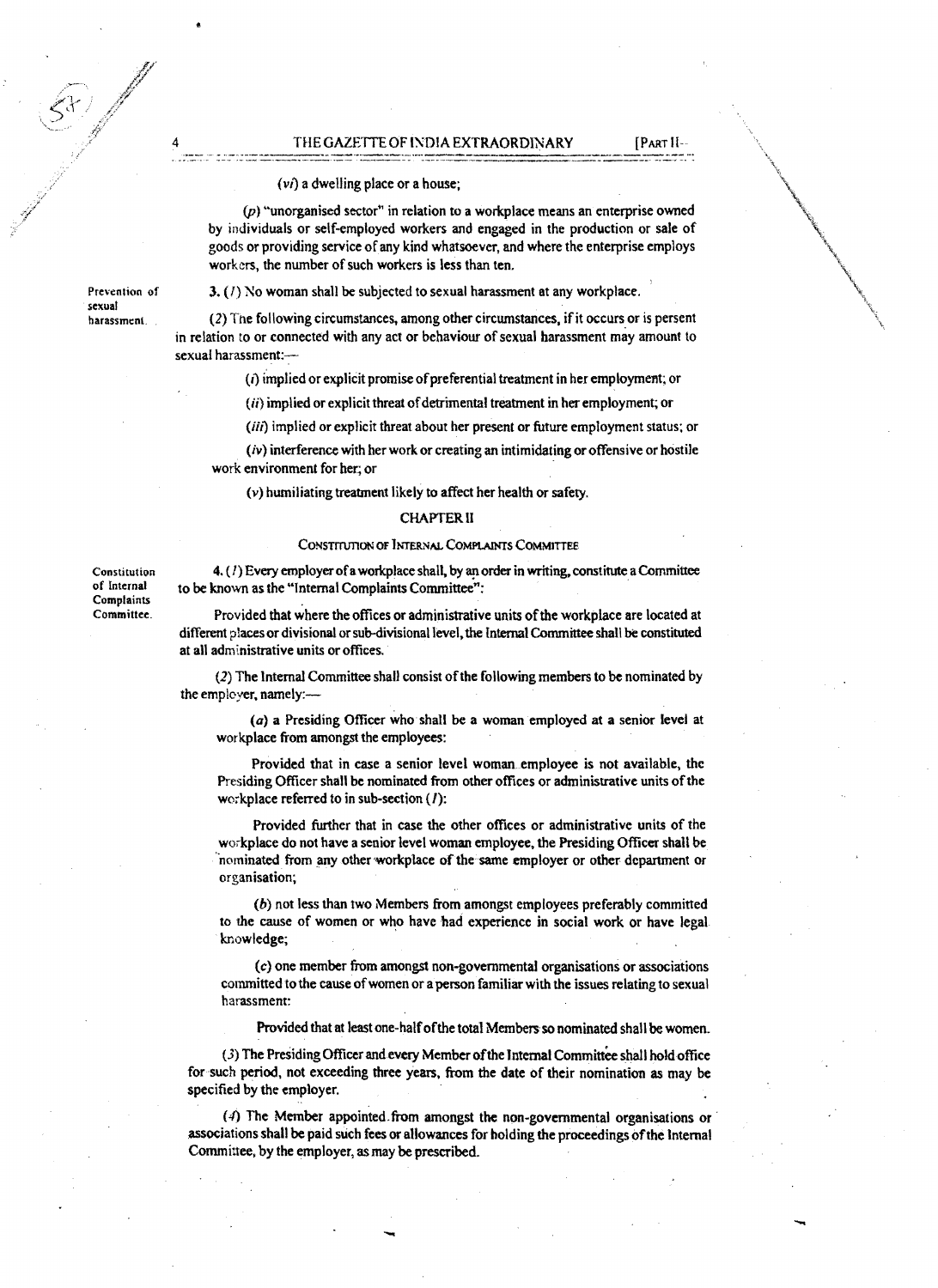-------=--=--=----"----,-=-'--':.:='-::-~:;:~:-::......--::- =.=========== -::-~-::-:.--:,:::=

(2) Where the Internal Committee or the Local Committee, as the case may be, arrives at a conclusion that during the inquiry any witness has given false evidence or produced any forged or misleading document, it may recommend to the employer of the witness or the District Officer. as the case may be, to take action in accordance with the provisions ofthe service rules applicable to the said witness or where no such service rules exist, in such manner as may be prescribed.

15. For the purpose of determining the sums to be paid to the aggrieved woman under clause (ii) of sub-section (3) of section 13, the Internal Committee or the Local Committee, as the case may be, shall have regard to --

 $(a)$  the mental trauma, pain, suffering and emotional distress caused to the aggrieved woman;

(b) the loss in the career opportunity due to the incident of sexual harassment;

(c) medical expenses incurred by the victim for physical or psychiatric treatment;

 $(d)$  the income and financial status of the respondent;

 $(e)$  feasibility of such payment in lump sum or in instalments.

16. Notwithstanding anything contained in the Right to (nformation Act, 2005, the contents ofthe complaint made under section 9, the identity and addresses ofthe aggrieved woman, respondent and witnesses, any information relating to conciliation and inquiry proceedings, recommendations of the Internal Committee or the Local Committee, as the case may be, and the action taken by the employer or the District Officer under the provisions of this Act shall not be published, communicated or made known to the public, press and media in any manner:

Provided that information may be disseminated regarding the justice secured to any victim of sexual harassment under this Act without disclosing the name, address, identity or any other particulars calculated to lead to tne identification of the aggrieved woman and witnesses.

17. Where any person entrusted with the duty to handle or deal with the complaint, inquiry or any recommendations or action to be taken under the provisions of this Act, contravenes the provisions of section 16, he shall be liable for penalty in accordance with the provisions of the service rules applicable to the said person or where no such service rules exist, in such manner as may be prescribed.

18. ( $l$ ) Any person aggrieved from the recommendations made under sub-section (2) of section 13 or under clause (i) or clause (ii) of sub-section (3) of section 13 or subsection (1) or sub-section (2) of section 14 or section 17 or non-implementation of such recommendations may prefer an' appeal to the court or tribunal in accordance with the provisions ofthe service rules applicable to the said person or where no such service rules exist then, without prejudice to provisions contained in any other law for the time being in force. the person aggrieved may prefer an appeal in such manner as may be prescribed.

(2) The appeal under sub-section  $(I)$  shall be preferred within a period of ninety days ofthe recommendations.

#### CHAPTER VI

#### DUTIES OF EMPLOYER

19. Every employer shall have been allowed by the Duties of Duties of

(a) provide a safe working environment at the workplace which shall include safety from the persons coming into contact at the workplace:

(b) display at any conspicuous place in the workplace. the penal consequences of sexual harassments; and the order constituting. the Internal Committee under subsection (/) of section 4;

Prohibition of publication or making known contents of complaint and inquiry proceedings,

Penally for publication or mal<ing known contents of complaint and inquiry proceedings

Appeal

employer.

Determination of compensation,

22 of 2005,

## SEC. 1\ THE GAZETTE OF 1NDIA EXTRAORDINARY

-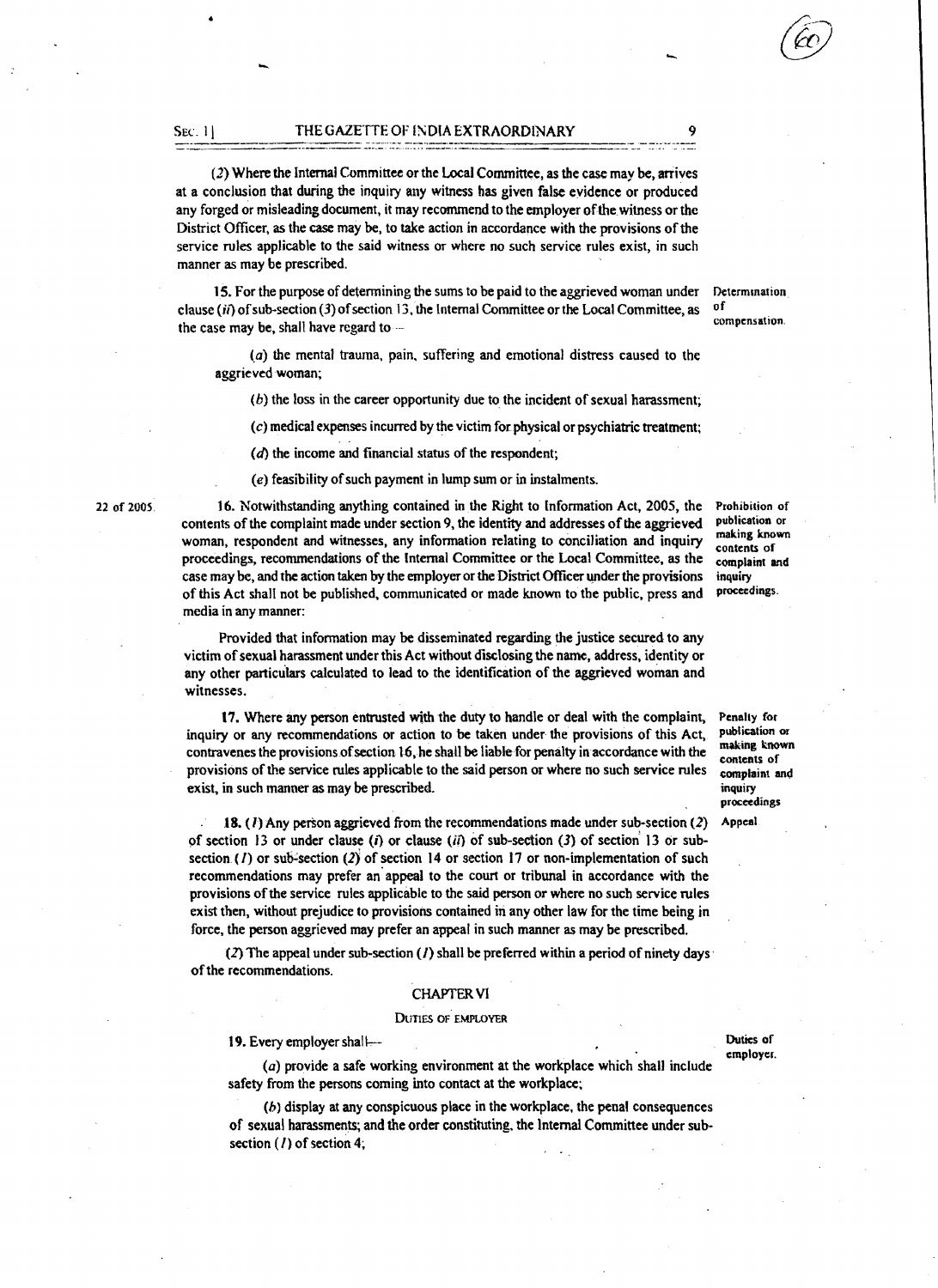10 THE GAZETTE OF INDIA EXTRAORDINARY

(c) organise workshops and awareness programmes at regular intervals for sensitising the employees with the provisions of the Act and orientation programmes for the members of the Internal Committee in the manner as may be prescribed;

 $(d)$  provide necessary facilities to the Internal Committee or the Local Committee, as the case may be, for dealing with the complaint and conducting an inquiry;

(e) assist in securing the attendance of respondent and witnesses before the Internal Committee or the Local Committee, as the case may be;

 $(f)$  make available such information to the Internal Committee or the Local Committee, as the case may be, as it may require having regard to the complaint made under sub-section  $(1)$  of section 9;

(g) provide assistance 10 the woman if she so chooses to file a complaint in relation to the offence under the Indian Penal Code orany other law for the time being 45 of 1860. in force;

(h) cause to initiate action, under the Indian Penal Code or any other law for the  $45$  of 1860. time being in force, against the perpetrator, or if the aggrieved woman so desires, where the perpetrator is not an employee, in the workplace at which the incident of sexual harassment took place;

 $(i)$  treat sexual harassment as a misconduct under the service rules and initiate action for such misconduct;

 $(j)$  monitor the timely submission of reports by the Internal Committee.

#### **CHAPTER VII**

#### DUTIES AND POWERS OF DISTRICT OFFICER

Duties and 20. The District Officer shall,—<br>powers of  $\bigcap_{n=1}^{\infty}$  mentionals thus bound

powers of (a) monitor the timely submission of reports furnished by the Local Committee;<br>District (b) take such measures as may be necessary for engaging non-governmental

 $(b)$  take such measures as may be necessary for engaging non-governmental organisations for creation of awareness on sexual harassment and the rights of the women.

#### CHAPTERVID

#### **MISCELLANEOUS**

Committee to 21.  $(1)$  The Internal Committee or the Local Committee, as the case may be, shall in submit annual contract and property in such forms and at such time as may be propertied an example submit annual each calendar year prepare, in such form and at such time as may be prescribed, an annual report report and submit the same to the employer and the District Officer.

> (2) The District Officer shall forward a brief report on the annual reports received under sub-section (1) to the State Government.

Employer to 22. The employer shall include in its report the number of cases filed, if any, and their disposal under this Act in the annual report of his organisation or where no such report is information in required to be prepared, intimate such number of cases, if any, to the District Officer.

Appropriate 23. The appropriate Government shall monitor the implementation of this Act and<br>Government mointain data as the sumber of save filed and dispersed of in second of the second former maintain data on the number of cases filed and disposed of in respect of all cases of sexual harassment at workplace.

Appropriate 24. The appropriate Government may, subject to the availability of financial and other<br>Government continuous Government  $res_{\alpha}$   $\cdots$   $res_{\alpha}$   $\cdots$   $res_{\alpha}$   $\cdots$   $res_{\alpha}$ 

 $I(a)$  develop relevant information, education, communication and training materials, and organise awareness programmes, to advance the understanding of the Act public of the provisions of this Act providing for protection against sexual harassment 24. The appropriate Government may, subject to the availability of finances,  $\cdots$ <br>
(a) develop relevant information, education, communication<br>materials, and organise awareness programmes, to advance the unders<br>
public of

include<br>information in

to monitor<br>implementation and maintain data.

Government resources, to take publicise the

"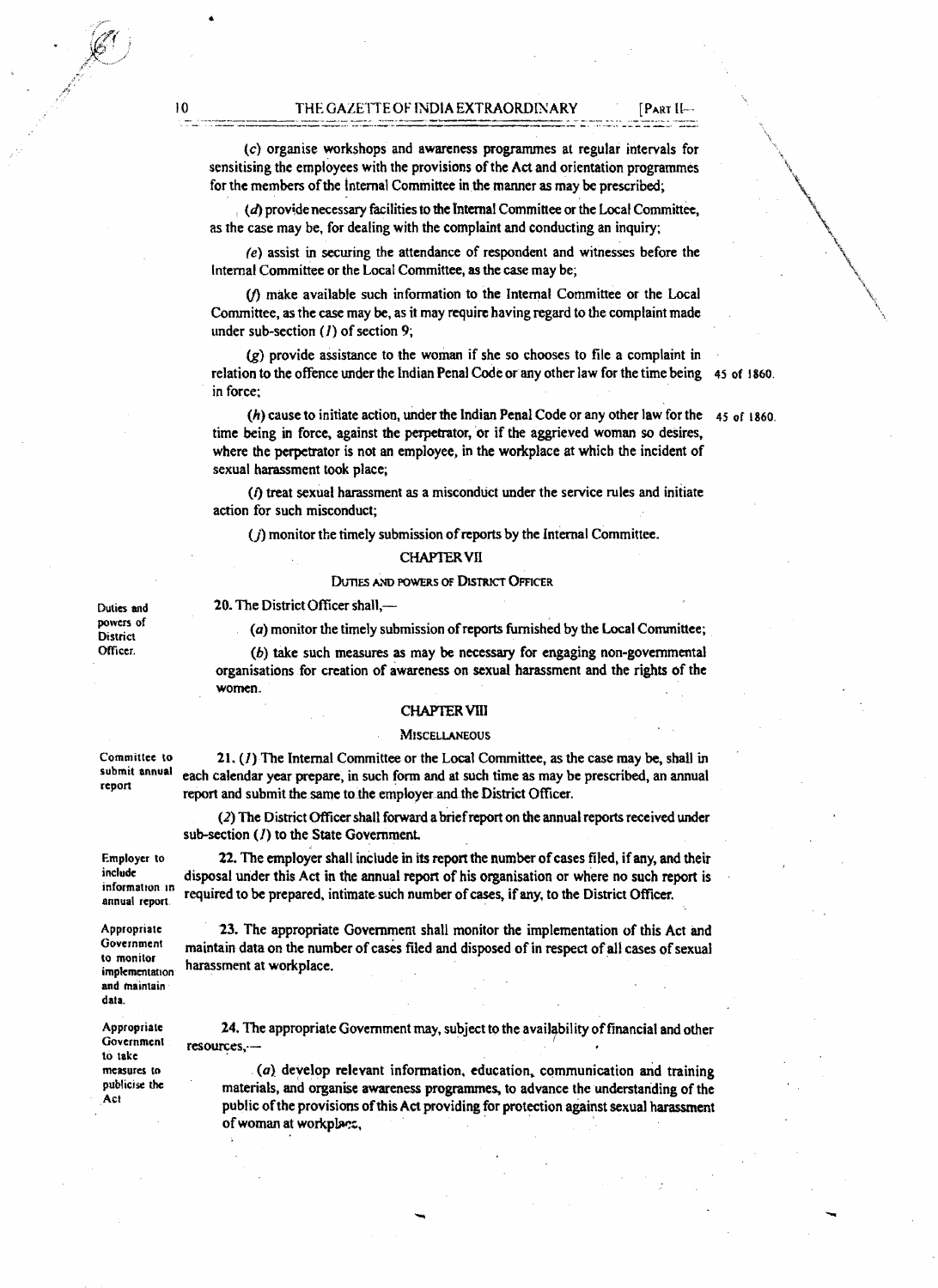#### SEC. I **I** THE GAZETTE OF INDIA EXTRAORDINARY **II**

 $(b)$  formulate orientation and training programmes for the members of the Local ComplaintsCommittee. .

25.  $(I)$  The appropriate Government, on being satisfied that it is necessary in the public interest or in the interest of women employees at a workplace to' do so, by order in writing,---

(a) call upon any employer or District Officer to furnish in writing such information relating to sexual harassment as it may require;

(b) authorise any officer to make inspection of the records and workplace in relation to sexual hamssment, who shall submit a report of such inspection to it within such period as may be specified in the order.

(2) Every employer and District Officer shall produce on demand before the officer making the inspection all information, records and other documents in his custody having a bearing on the subject matter of such inspection.

16. *(I)* Where the employer fails to--

(a) constitute an Internal Committee under sub-section (I) of section 4;

(b) take action under sections 13, 14 and 22; and

(c) contravenes or attempts to contravene or abets contravention of other provisions of this Act or any rules made thereunder,

he shall be punishable with fine which may extend to fifty thousand rupees.

 $(2)$ If any employer, after having been previously convicted of an offence punishable under this Act subsequently commits and is convicted ofthe same offence, he shall be liable to

 $(i)$  twice the punishment, which might have been imposed on a first conviction, subject to the punishment being maximum provided for the same offence:

Provided that in case a higher punishment is prescribed under any other law for the time being in force, for the offence for which the accused is being prosecuted, the court shall take due cognizance of the same while awarding the punishment;

 $(ii)$  cancellation, of his licence or withdrawal, or non-renewal, or approval, or cancellation ofthe registration, as the case may be, by the Government or local authority required for carrying on his business or activity.

 $27. (1)$  No court shall take cognizance of any offence punishable under this Act or any rules made thereunder, save on a complaint made by the aggrieved woman or any person authorised by the Internal Committee or Local Committee in this behalf.

(2) No court inferior to that of a Metropolitan Magistrate or a Judicial Magistrate of the first class shall try any offence punishable under this Act.

(3) Every offence under this Act shall be non·cognizable.

28. The provisions of this Act shall be in addition to and not in derogation of the provisjons ofany other law for the time being in force. Act not in

. 19. *(I)* The Central Government may, by notification in the Official Gazette, make rules for carrying out the provisions of this Act.

 $(2)$  In particular and without prejudice to the generality of the foregoing power, such rules may provide for all or any of the following matters, namely:--

(a) the fees or allowances to be paid to the Members under sub-section  $(4)$  of section 4;

(b) nomination of members under clause (c) of sub-section (1) of section 7;

(c) the fees or allowances to be paid to the Chairperson, and Members under sub-section  $(4)$  of section 7;

Cognizance of offence by

courts

Power to call for information and inspection of records.

noncompliance with provisions of Act.

Penalty for

derogation of any other law.

Power of appropriate Government to make rules.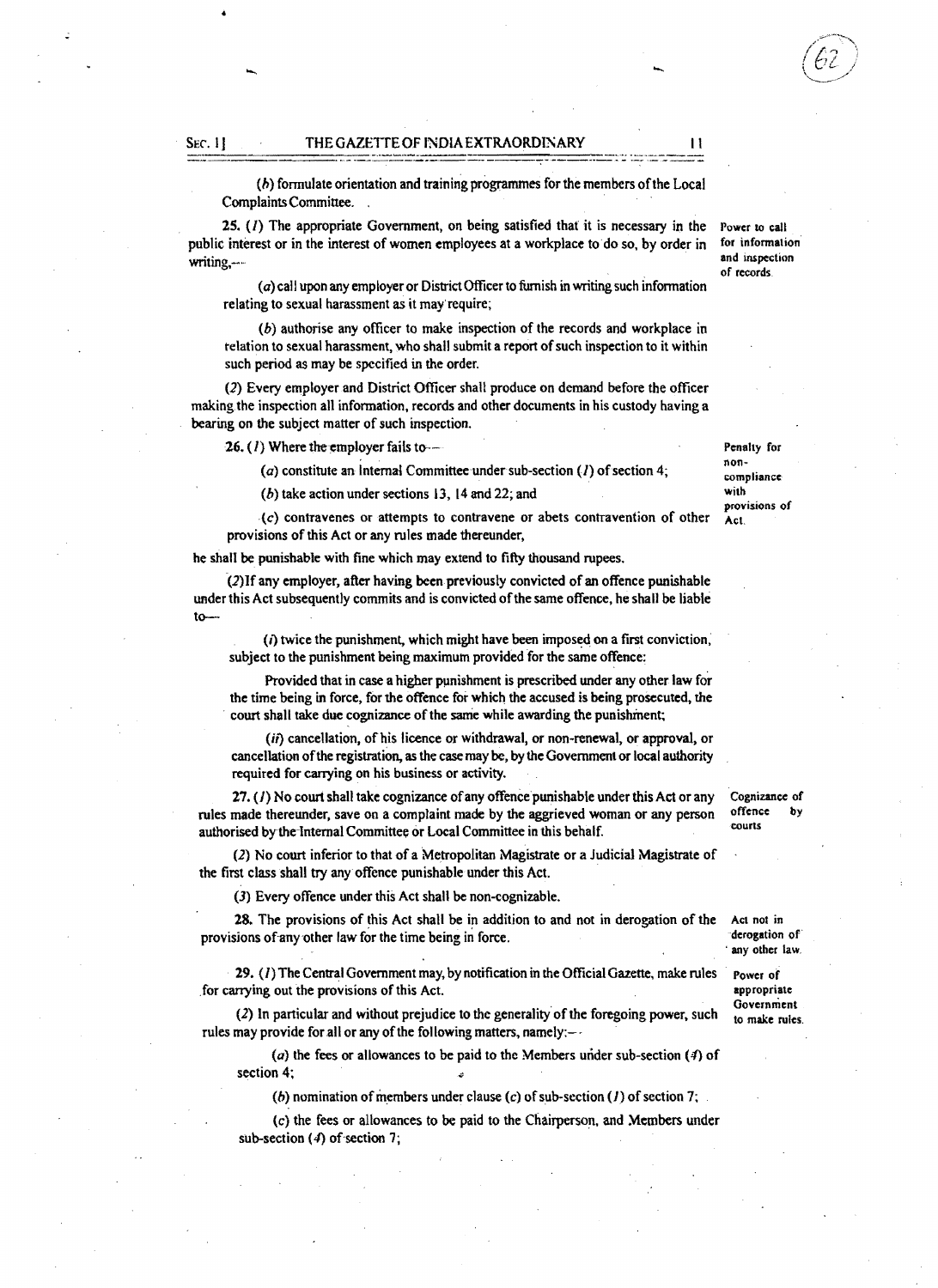( $d$ ) the person who may make complaint under sub-section (2) of section 9;

(e) the manner of inquiry under sub-section *(I)* of section 11;

(f) the powers for making an inquiry under clause (c) of sub-section (2) of section I);

(g) the relief to be recommended under clause (c) of sub-section (1) of section 12;

(h) the manner of action to be taken under clause (i) of sub-section (3) of section 13:

(i) the manner of action to be taken under sub-sections (*I*) and (2) of section 14;

( $i$ ) the manner of action to be taken under section 17;

 $(k)$  the manner of appeal under sub-section  $(1)$  of section 18;

 $(1)$  the manner of organising workshops, awareness programmes for sensitising the employees and orientation programmes for the members of the Internal Committee under clause  $(c)$  of section 19; and

 $(m)$  the form and time for preparation of annual report by Internal Committee and the Local Committee under sub-section  $(1)$  of section 21.

(3) Every rule made by the Central Government under this Act shall be laid as soon as may be after it is made, before each House of Parliament, while it is in session, for a total period of thirty days which may be comprised in one session or in two or more successive sessions, and if, before the expiry of the session immediately following the session or the successive sessions aforesaid, both Houses agree in making any modification in the rule or both Houses agree that the rule should not be made, the rule shall thereafter have effect only in such modified form or be of no effect, as the case may be; so, however, that any such modification or annulment shall be without prejudice to the validity of anything previously done under that rule.

(4) Any rule made under sub-section  $(4)$  of section 8 by the State Government shall be laid, as soon as may be after it is made, before each House ofthe State Legislature where it consists of two Houses, or where such Legislature consists of one House, before that House.

Power to 30. (1) If any difficulty arises in giving effect to the provisions ofthis Act, the Central remove Government may, by order published in the Official Gazette, make such provisions, not<br>difficulties. inconsistent with the provisions of this Act, as may appear to it to be pecessary for removing inconsistent with the provisions of this Act, as may appear to it to be necessary for removing the difficulty:

> Provided that no such order shall be made under this section after the expiry of a period of two years from the commencement of this Act.

> *(Z)* Every order made under this section shall be laid, as soon as may be after it is made, before each House of Parliament.

> > P.K. MALHOTRA, Secy. to the Govt. of India.

#### CORRIGENDA

# THE PREVENTION OF MONEY-LAUNDERING (AMENDMENT) ACT, 2012 (20f2013)

At page 18, in line 2, for "Arts", read "Art".

At page 21, in line 14, for "Protection", read"(Protection)".